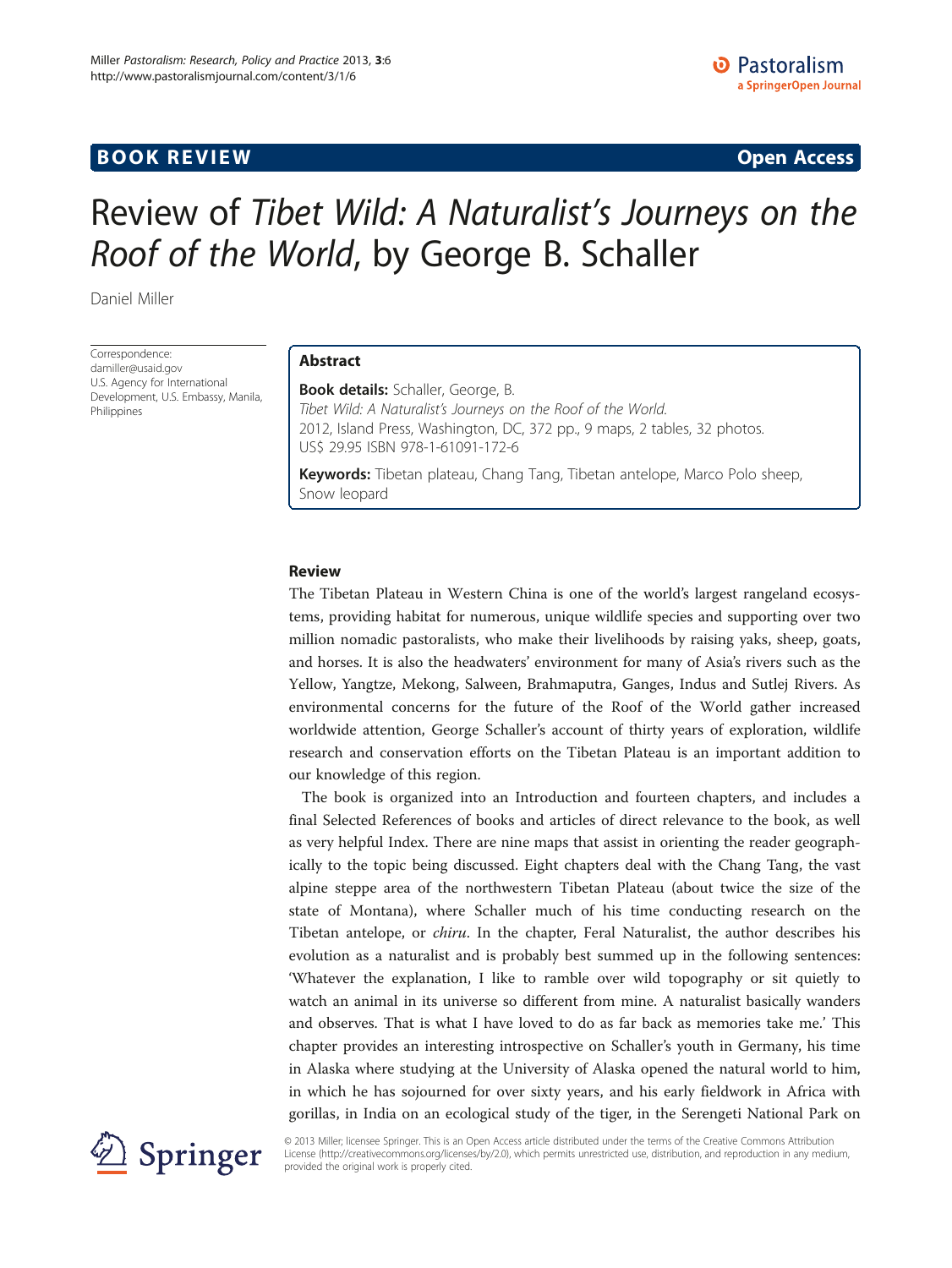a study of lions, his work in Pakistan and Nepal in the 1970s, and the panda project in China in the early 1980s. Two chapters focus on southeast Tibet, a wild, mostly forested landscape of great diversity that still supports tigers. Here, the author also provides interesting information on the history of exploration in the area. The often disparaged pika, an important small mammal in Tibetan rangelands, is the focus of one chapter. Another chapter deals with the Tibetan brown bear, which is increasingly in conflict with Tibetan nomads. There is also a chapter on the snow leopard, the littleknown cat of the Tibetan and Himalayan highlands that also preys on nomads' livestock. One chapter deals with the Pamir, the rugged mountainous region located to the west of the Tibetan Plateau where the Marco Polo sheep is found. Here, Schaller describes his work in Afghanistan, China, Pakistan and China and the international cooperation that will be required to protect the 'grandest of all wild sheep'.

Schaller's easy-to-read style of writing draws a reader in, enabling one to see what he is observing and to gain an intimacy with the Tibetan Plateau. Tibet Wild also provides a rare peek into what makes Schaller, a gifted writer and winner of many international conservation awards, endure the travails of conducting fieldwork in Tibet at elevations mostly above 14,000 feet and in winter temperatures that plummet to -35C. Writing of the solitude of the Chang Tang, Schaller says, 'Yet the desolation and boundless emptiness is to me what makes this wilderness so exceptional, and its perils have left it beautiful, largely devoid of development. I find my emotional center and am comfortable in a place like this. Certainly it suits my inner landscape, reflecting a certain selfcontained spirit.' And upon completing a traverse of the Chang Tang in the fall of 2006: 'Our route has covered a cross-country distance that equals New York to Chicago or Paris to Warsaw or Delhi to Calcutta, and the whole is uninhabited except for the chiru and other wildlife. Where else in the world can one still do this? Where else can one stand on a hill, eyes sweeping across plains to distant snow ranges in all directions, and know that no other humans are there for mile after mile? Such solitude touches the soul.' One day while waiting for transport to be organized, he writes, 'Tong and I climb high into a valley of the Seru Kangri and there we meet a lynx. The sky is clear but the wind roars and pounds us without respite. I happily hike over plains and into mountains all day, feeling fit and content to be on foot.'

The migratory Tibetan antelope, probably more than any other animal, delineates the vast expanse of the Tibetan Plateau. As Schaller notes, '...as I grew to know them better, and become aware of the great chiru migrations, I realized that their travels defined the landscape. Protect the chiru, and all other species in the region, the whole ecosystem, would benefit.' Interesting information on the ecology of the Tibetan antelope and the challenges to conserving it and its habitat is provided in the first five chapters of the book. In the words of Schaller, 'To learn as much as possible about chiru became a personal quest, almost an indulgence, and it gave direction and coherence to much of my work on the Tibetan Plateau. To save one of the last great migrations of a hoofed animal in Asia, surpassed in number only by the million Mongolian gazelles on the eastern steppes of Mongolia, is important for itself, as well as to China and the world.' The maps on pages 32 and 46 depicting the current distribution of chiru and its migratory routes are especially helpful in understanding the movements of this unique animal.

Tibet Wild, however, is more than just a naturalist's narrative on wildlife. It is of particular value to those interested in nomadic pastoralists and to people focused on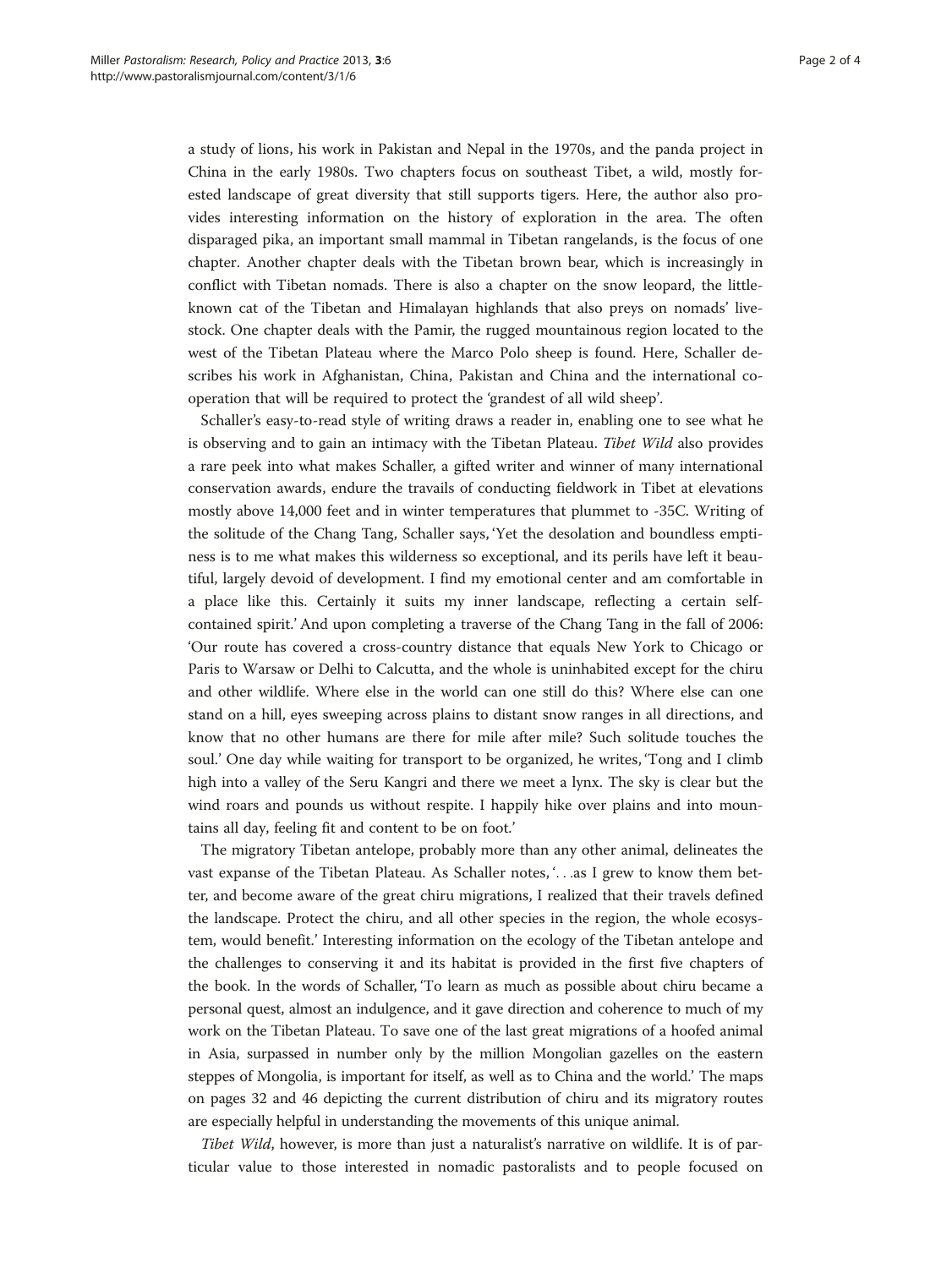developing rangeland environments in a practical manner that takes into account the needs of both wildlife and nomads with their animals. In discussing the Chang Tang, Schaller writes, 'To become familiar with an area that is still healthy, productive and diverse, one still unspoiled by humankind, has a special appeal. It is not a matter of surveying the last orangutans in Sarawak or searching for saola in Laos, as I have done, but of conserving vigorous populations of all animal and plant species in an ecosystem. Conservation has in recent decades focused on rain forests, with their great diversity of species, whereas attention to rangelands, which cover 40 percent of the earth's land surface has languished. Yet rangelands too display biological treasures in beauty, variety, and uniqueness.' With most of the Tibetan Plateau comprised of rangelands, conserving the Tibetan ecosystem is going to require improved understanding of the ecology of the rangelands and increased participation of nomad communities in development and conservation programs. Schaller provides valuable insight into how nomads could be more involved in participatory approaches to management of the rangelands that takes into account the needs of both livestock and wildlife.

The Chang Tang, which is a largely undisturbed rangeland ecosystem, provides the rare opportunity to do conservation on a landscape scale. Schaller notes, 'Here one could address the conflicting demands of conservation, development, and the livelihood of its pastoral people, and here conservation would not need to be confined to a protected area of modest size but could involve a vast landscape, one larger than many countries. Good management options persisted and solutions to problems could be applied based on solid science, sound policy, and local support, drawing on the knowledge, interests, and participation of the area's communities.' Throughout Tibet Wild Schaller documents his field experiences in the day-to-day work of preserving large tracts of Tibetan wildlands.

The importance of Tibet Wild for those interested in rangelands and nomads is probably best encapsulated in this statement by Schaller, 'The conservation goal now, as before, is to manage the rangelands, livestock, and wildlife in dynamic stability, to maintain ecological wholeness.' A common theme in the book is the importance of engaging pastoral communities in conservation efforts. Schaller provides valuable insight into what it will take to work with the nomads to conserve the Tibetan landscape and to maintain the ecosystem for future generations. Throughout the book, Schaller discusses the local people he is traveling among or working with. For someone trained as a zoologist, Schaller's interest in, and empathy with, the local people helps explain his focus on a conservation approach that needs to include local communities. Among the Wakhi and Kyrgyz in Afghanistan, Schaller notes, 'I like to learn about these local cultures, not only out of personal interest but also because such knowledge helps me to fit in. Every culture is full of unspoken rules that are all too easily trampled.' Wise counsel for anyone wanting to work with foreign cultures.

In this computer-centric world we now live in, Schaller, who has spent over fifty years conducting fieldwork and promoting wildlife conservation throughout the world, understands the value of time spent in the field: 'I console myself that natural history remains the cornerstone of conservation, that it must be learned on the ground, asking questions, observing, listening, taking notes, getting the boots muddy. Technology helps to open the world but technology can also close it unless one learns directly from nature.' The following passage about the snow leopard is an interesting example of his